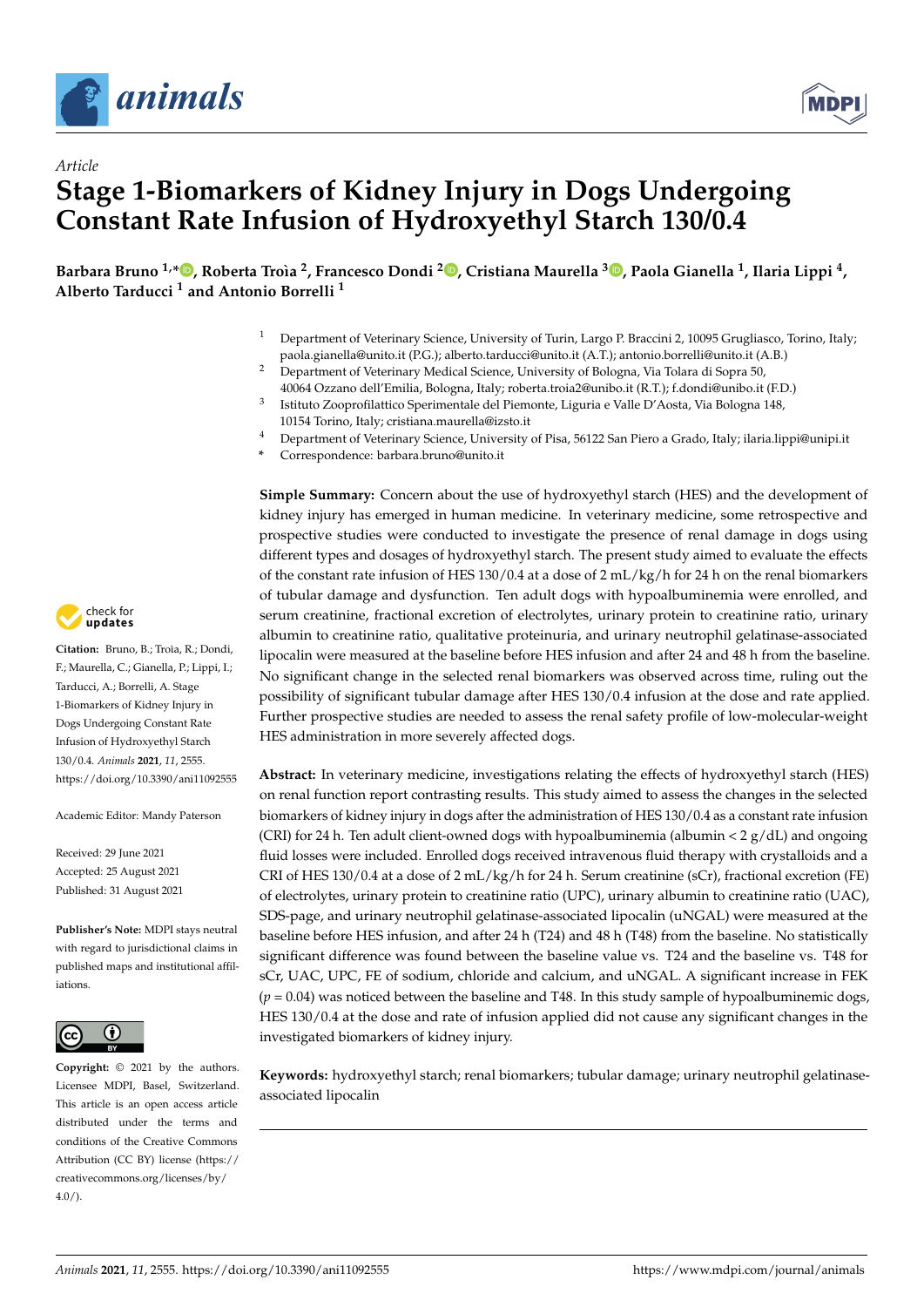# **1. Introduction**

Synthetic colloids are a kind of fluid characterized by a large molecular size and are administered for intravascular volume expansion. Hydroxyethyl starches (HESs) are the most used synthetic colloids, and their pharmacological properties (oncotic effect, excretion, and half-life) depend on their mean molecular weight, molar substitution, and C2/C6 ratio. [\[1\]](#page-7-0) The theoretical benefits of HESs include prolonged intravascular effects, smaller volume requirements, and the reduced risk of tissue edema development compared with crystalloids [\[1\]](#page-7-0). However, there is no evidence that the use of any HES solution confers an outcome benefit in critically ill human patients. Moreover, several large-scale human trials have linked HES use with dose-dependent side effects including coagulopathy, nephrotoxicity up to the development of acute kidney injury (AKI), and tissue storage [\[2](#page-7-1)[–8\]](#page-7-2). Despite the claims that the latest HES solution, HES 130/0.4, has a safe profile regarding coagulation and adverse renal effects, the supporting literature is limited [\[2](#page-7-1)[,3\]](#page-7-3). There are several suggestions for the mechanisms of HES-induced AKI: a decrease in tubular flow, secondary to the activation of tubuloglomerular feedback, as well as colloid accumulation in the lysosomes of tubular cells that creates an oncotic gradient, leading to the accumulation of intracellular water, cytoplasmic swelling, lysosomal vacuolization, and disruption of cellular integrity  $[1,4]$  $[1,4]$ . The highest HES concentrations have been identified in the proximal renal tubular cells; hence, biomarkers of proximal tubular damage and dysfunction would be ideal to assess the occurrence of HES-induced AKI [\[4\]](#page-7-4).

In veterinary medicine, three retrospective studies investigated the effects of different HES solutions on renal function and survival in critically ill dogs [\[9](#page-7-5)[–11\]](#page-7-6). Moreover, three prospective studies assessed renal injury biomarkers during the resuscitation of hypotensive dogs, before and after the bolus of HES 130.04, and other solutions [\[12](#page-7-7)[–14\]](#page-7-8). Only in the retrospective study from Hayes et al. was HES 250/0.5 administration associated with an increased risk of mortality and AKI occurrence in a dose-dependent manner [\[9\]](#page-7-5). In the study of Sigrist et al., the number of days of HES 130/0.4 administration was significantly associated with an increase in AKI grade [\[11\]](#page-7-6). On the contrary, in the other studies, therapy with HES 130/0.4 neither resulted in higher serum creatinine (sCr) concentrations, nor in increased urinary biomarkers of AKI, including neutrophil gelatinase-associated lipocalin [\[10](#page-7-9)[–14\]](#page-7-8). Few studies with a lack of standardization, small population size, and the use of low sensitivity biomarkers of AKI limit any conclusion concerning the HES safety profile for the kidney in dogs.

The aim of this prospective study was to assess the changes in selected urinary biomarkers of kidney injury in dogs receiving HES 130/0.4 as a constant rate infusion (CRI) for 24 h. We hypothesized that HES 130/0.4 administration in this setting would not be associated with the increase in any assessed biomarker of kidney injury.

# **2. Materials and Methods**

# *2.1. Study Design*

This study was a prospective investigation performed on client-owned dogs. The protocol was approved by the Bioethics Committee of the University of Turin (Prot. No 26840). The owners of all dogs recruited for participation in the study were informed about the study protocol and signed a consent form.

## *2.2. Animals*

Adult dogs referred to the Veterinary Teaching Hospital (Department of Veterinary Science, University of Turin) were enrolled if they had hypoalbuminemia (serum albumin  $< 2 g/dL$ ) and if they required intravenous fluid therapy for ongoing fluid losses due to their underlying disease. Animals were excluded in the presence of a history of cardiac, pulmonary, renal, and liver failure; positivity to infectious diseases (Snap *Leishmania* Test and Snap 4 Dx (*Dirofilaria immitis* antigen; antibody to *Anaplasma phagocytophilum*; antibody to *Anaplasma platys*; antibody to *Borrelia burgdorferi*; antibody to *Ehrlichia canis*; and antibody to *Ehrlichia ewingi*), IDEXX Laboratories, Westbrook, ME, USA); proteinuria,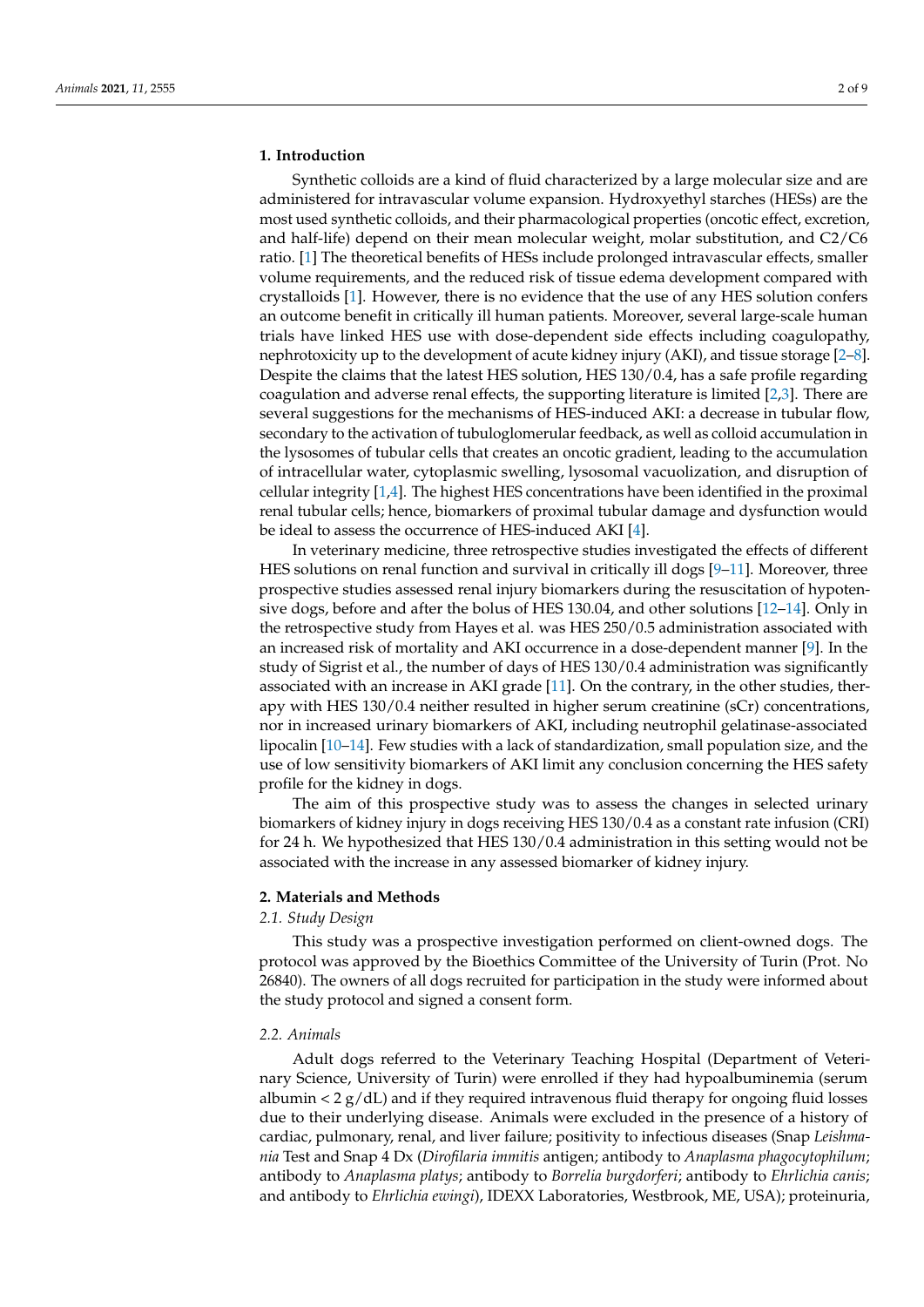defined as urine protein to creatinine ratio (UPC)  $> 0.5$  [\[15\]](#page-7-10); pyuria, defined as  $>5$  white blood cells per high power field; and the administration of nephrotoxic drugs within 30 days, or drugs known to affect renal solute excretion (e.g., diuretics, hypertonic saline, and isotonic crystalloid) within 48 h before hospitalization.

After the application of a venous catheter in a peripheral vein, fluid therapy with a crystalloid solution (Ringer's Lactate, Baxter, Roma, Italy) was started while considering maintenance, dehydration, and ongoing losses. To support the colloid osmotic pressure, HES 130/0.4 (Voluven, Fresenius Kabi Italia, Isola della Scala, Italy) was added as a CRI of 2 mL/kg/h (48 mL/kg/day) [\[16,](#page-7-11)[17\]](#page-7-12). Dogs were included in the study if the colloid CRI was continued for 24 h, and neither change in the treatment plan nor the administration of nephrotoxic agents occurred during the study period.

#### *2.3. Sample Collection, Clinicopathological Data, and Laboratory Methods*

Before the administration of HES CRI (T0), the following analyses were performed: a complete blood count (ADVIA 120 Hematology, Siemens Healthcare Diagnostics) with blood smear evaluation (CBC); serum chemistry profile (including the measurement of sCr, urea, albumin, glucose, alkaline phosphatase, aspartate aminotransferase, alanine aminotransferase, and γ-glutamyl transpeptidase) (ILAB 300 plus, Clinical Chemistry System, Instrumentation Laboratories S.p.A., Milano, Italy); venous blood gas analysis (including lactate and electrolyte concentration) (ABL 800 Flex; A. DE MORI S.p.A., Milano, Italy); packed cell volume (PCV) and total proteins (TP); urinalysis including urine specific gravity (USG) (Reichert VET 360, Reichert technologies analytical instrument, Buffalo, NY, USA); dipstick examination (Multistix 10 SG Reagent Strips, Siemens Healthcare Diagnostics, Milano, Italy); microscopic evaluation of the urine sediment and urine chemistry including urine creatinine (uCr), the urine protein to uCr ratio (UPC), urinary electrolytes, urea and glucose, urinary neutrophil gelatinase-associated lipocalin (uNGAL) (Dog NGAL ELISA Kit, BIOPORTO Diagnostics, Needham, MA, USA); and urine sodium-dodecyl-sulfate polyacrylamide gel electrophoresis (SDS-page) evaluation (NuPage, Thermo Fisher Scientific, Waltham, MA, USA).

Analyses for PCV, TP, venous blood gas, albumin, sCr, and complete urinalysis were repeated after 24 h (T24). In 8 dogs, the HES CRI was discontinued at T24, and the previous evaluations were also conducted after 48 h from T0 (T48).

Urine samples were collected by spontaneous voiding or cystocentesis, and an aliquot of fresh urine sample was submitted to the laboratory for urinalysis, including urine specific gravity and dipstick evaluation. Urine sediment obtained by centrifugation  $(1000 \times g)$ 10 min) was examined within 1 h after collection or within 4 h, keeping the sample at  $4 °C$ . Glucosuria was assessed as the urine glucose to uCr ratio. The fractional excretion (FE) of urine analytes, including sodium (FENa), potassium (FEK), chloride (FECl), calcium (FECa), and urea, was calculated according to the following equation: FEX =  $(uX sCr/uCr)$  $sX \times 100$  (based on spot urine sample), where uX and sX are the concentrations of a specific analyte in urine and serum, respectively [\[18](#page-7-13)[,19\]](#page-7-14).

An SDS-page analysis was performed as previously reported [\[18\]](#page-7-13), and the concentration of urine albumin (uAlb) and the uAlb to uCr ratio (UAC) were evaluated.

Urine NGAL concentrations were determined on aliquots of the urine supernatant stored at −80 °C for up to 6 months until assayed, as previously reported [\[19\]](#page-7-14). The storage time was established according to previous studies [\[20\]](#page-7-15). NGAL was measured using a commercial ELISA sandwich assay according to the manufacturer's instructions (Dog NGAL ELISA Kit, BIOPORTO Diagnostics, Needham, MA, USA). The results are expressed as an absolute uNGAL concentration (pg/mL) and as an uNGAL to uCr ratio (uNGALC, pg/mg).

#### *2.4. Statistical Analysis*

The sample size for repeated measures was determined according to the power at 80%, confidence level at 95%, the expected difference between control group (T0) and treated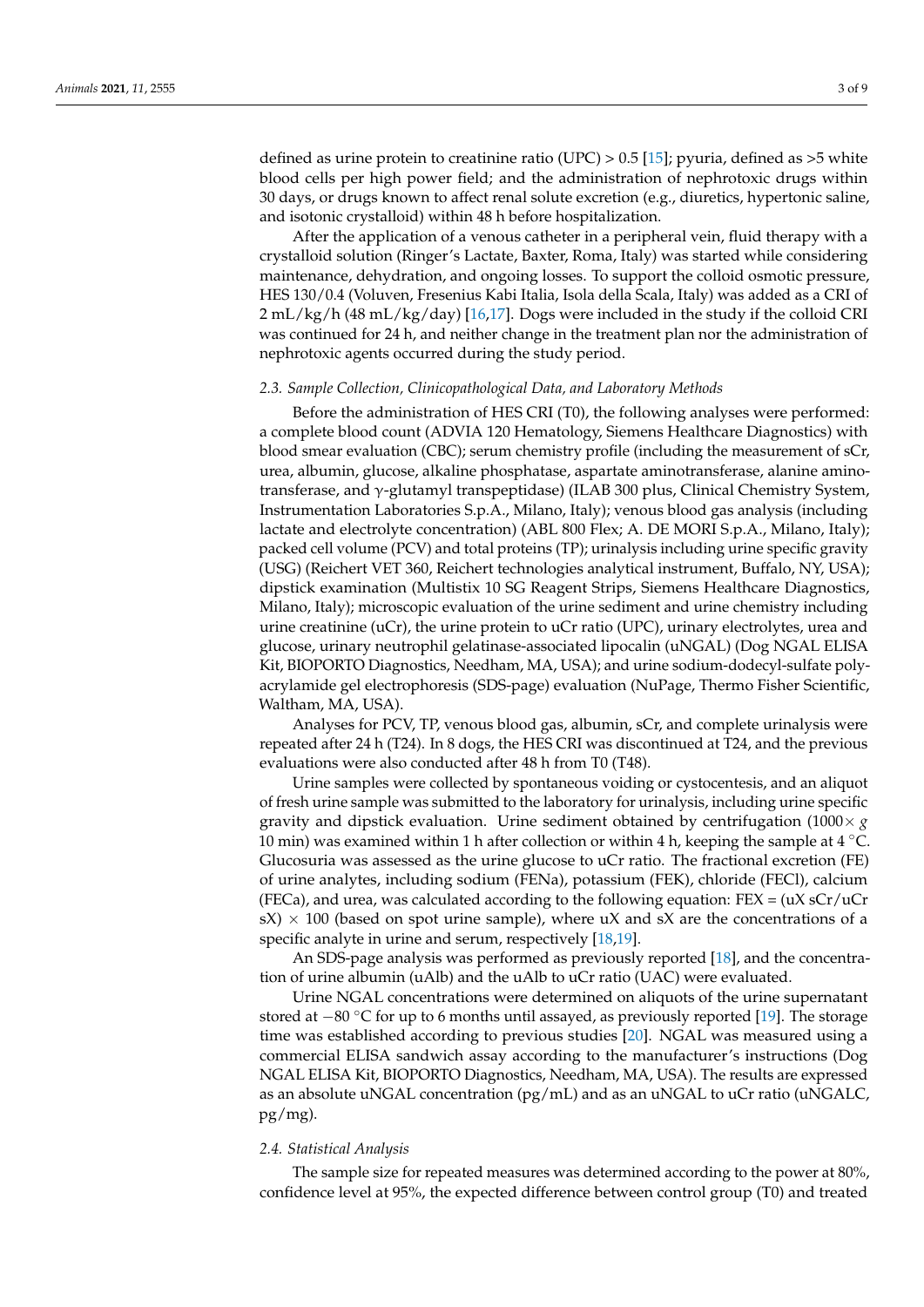group (T24) equal to a 150% increase of uNGALC, and the difference between standard deviations equal to 1.

The sample size calculation was based on evidence that an 800-fold increase in uN-GALC is associated with the development of AKI in dogs [\[19\]](#page-7-14). Thus, the inclusion of at least 8 dogs was considered necessary to identify an increase of 1,5-fold of uNGALC from T0 to T1.

Prior to the test selection, data were assessed for normality graphically and with the Shapiro-Wilk test. Descriptive statistics were evaluated as appropriate, and data were presented as the median and range (min-max). Paired data (T0 vs. T24; T24 vs. T48; an T0 vs. T48) were compared using a Wilcoxon matched-pairs signed-rank test if not normally distributed, otherwise a t-test was used. Results were considered significant if *p* < 0.05.

Statistical analyses were performed using a Stata 15.1 (StataCorp 16.1, 4905 Lakeway Drive Special Edition College Station, Texas, TX, USA).

#### **3. Results**

## *Study Population*

A total of 10 dogs were included and completed the study protocol. The study population was composed of two intact males, six intact females and two spayed females, with a median age of 7 years (min 1–max 12). The median body weight was 26.7 kg (min 5–max 39) and the breeds included mixed breeds (*n* = 3), Jack Russel Terriers (*n* = 2), and one each of Rottweiler, Labrador Retriever, Dachshund, Hound, and English Bulldog. The underlying pathologies affecting the dogs were protein losing enteropathy (7/10 dogs), septic peritonitis (1/10 dogs), chylothorax (1/10 dogs), and hypoadrenocorticism (1/10 dogs).

No statistically significant difference was found between the baseline value vs. T24, T24 vs. T48, and T0 vs. T48 for sCr, UAC, UPC, uCr/sCr, FENa, FECl, FECa, uNGAL, and uNGALC (Table [1\)](#page-4-0).

| Variable                              | $T0 (N = 10)$             | $T24 (N = 10)$            | $T48 (N = 8)$            | Institutional<br>Reference<br><b>Values</b> | $p$ *-Value  | $p^*$ -Value | $p$ <sup>§</sup> -Value |
|---------------------------------------|---------------------------|---------------------------|--------------------------|---------------------------------------------|--------------|--------------|-------------------------|
| Glucose<br>(mmol/L)                   | $5.6(4-7.9)$              | $5.2(4.4 - 7.2)$          | $5.7(4.8 - 7.2)$         | $4.1 - 7.4$                                 | $\mathbf{1}$ | $\mathbf{1}$ | 0.008                   |
| Creatinine<br>$(\mu \text{mol}/L)$    | 59.2 (46-73.4)            | 45.1<br>$(33.6 - 75.1)$   | 50.4<br>$(34.5 - 81.3)$  | $44.2 - 132.6$                              | 0.18         | 0.29         | 0.73                    |
| Chloride<br>(mmol/L)                  | 119 (107-124)             | 120 (107-124)             | $122(113-124)$           | 109-120                                     | 0.45         | $\mathbf{1}$ | $\mathbf{1}$            |
| Sodium<br>(mmol/L)                    | 143 (123-148)             | 143 (130-150)             | 141 (133–150)            | $140 - 150$                                 | 0.29         | 0.63         | 0.69                    |
| Potassium<br>(mmol/L)                 | $4(3.4-5.7)$              | $3.85(3.5-5.5)$           | $4.05(3.5-5)$            | $3.9 - 4.9$                                 | $\mathbf{1}$ | $\mathbf{1}$ | $\mathbf{1}$            |
| <b>Ionized</b><br>Calcium<br>(mmol/L) | $1.2(1.1-1.3)$            | $1.3(1.1-1.4)$            | $1.3(1.1-1.3)$           | $1.25 - 1.5$                                | 0.11         | 0.63         | 0.13                    |
| <b>UPC</b>                            | 0.1<br>$(0.02 - 0.29)$    | 0.07<br>$(0.04 - 1.36)$   | 0.13<br>$(0.02 - 0.2)$   | $≤ 0.5$                                     | $\mathbf{1}$ | $\mathbf{1}$ | 0.7                     |
| <b>UAC</b>                            | 0.01<br>$(0.0004 - 0.07)$ | 0.013<br>$(0.001 - 0.06)$ | 0.01<br>$(0.001 - 0.07)$ | $0.00 - 0.03$                               | 0.34         | 0.73         | 0.73                    |

**Table 1.** Descriptive statistics reported as the median and range (minimum–maximum value) and comparison for clinicopathological variables among samples collected at T0 (pre-HES infusion), at T24 (after 24 h of HES continuous rate infusion), and at T48 (after 48 h from baseline and after HES CRI interruption).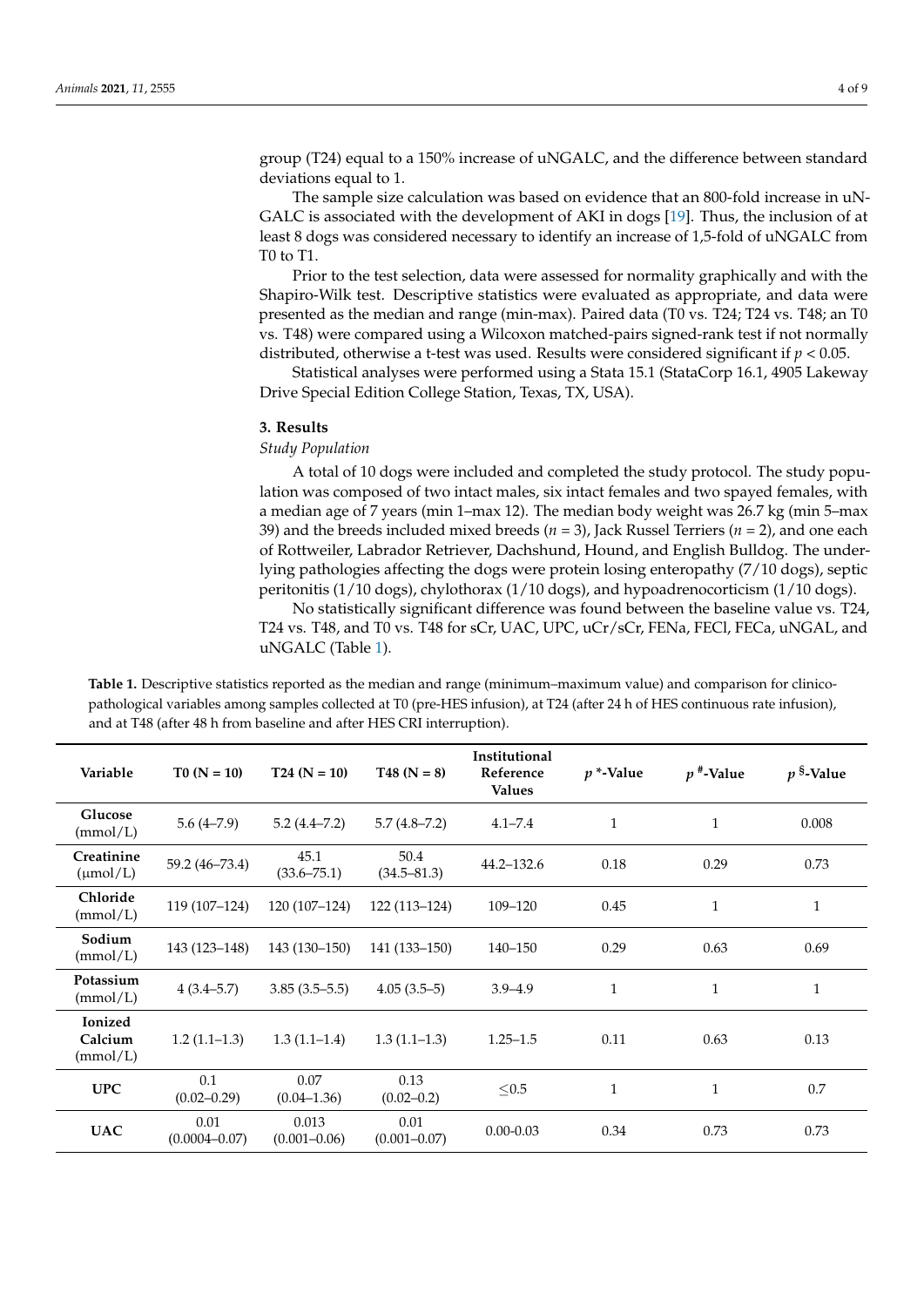<span id="page-4-0"></span>

| Variable             | $T0 (N = 10)$                    | $T24(N = 10)$                    | $T48 (N = 8)$                       | Institutional<br>Reference<br><b>Values</b> | $p$ *-Value  | $p^*$ -Value | $p$ <sup>§</sup> -Value |
|----------------------|----------------------------------|----------------------------------|-------------------------------------|---------------------------------------------|--------------|--------------|-------------------------|
| uCr<br>$(\mu mol/L)$ | 12,959<br>$(3960 - 49,707)$      | 11,386<br>$(2997 - 64, 665)$     | 136.9<br>$(31.4 - 625.6)$           | 3894-49,769                                 | 0.75         | 0.3          | 0.73                    |
| uCr/sCr              | 146.4<br>$(44.8 - 562.3)$        | 128.8<br>$(33.86 - 731.5)$       | 136.86<br>$(31.4 - 625.56)$         | 37-547                                      | 0.75         | 0.14         | 0.73                    |
| uNGAL<br>(pg/mL)     | 972.8<br>$(154.5 -$<br>38,991.8) | 1271.35<br>$(62.1 -$<br>62,540.9 | 1656.45<br>$(201.2 -$<br>140,572.8) | $0 - 2600$                                  | $\mathbf{1}$ | $\mathbf{1}$ | 0.73                    |
| uNGALC<br>(pg/mg)    | 0.08<br>$(0.026 - 3.96)$         | 0.27<br>$(0.02 - 12.76)$         | 0.16<br>$(0.05 - 4.49)$             | $0 - 1200$                                  | $\mathbf{1}$ | 0.73         | 0.73                    |
| uGLUCr               | 0.10<br>$(0.06 - 0.26)$          | 0.14<br>$(0.084 - 0.37)$         | 0.11<br>$(0.05 - 0.3)$              | $0 - 0.6$                                   | $0.01\,$     | 0.29         | $\mathbf{1}$            |
| FENa $(\%)$          | 0.21<br>$(0.018 - 2.98)$         | 0.79<br>$(0.016 - 3.67)$         | 0.61<br>$(0.04 - 2.84)$             | $0 - 0.69$                                  | $\mathbf{1}$ | $\mathbf{1}$ | 0.7                     |
| FEC1 $(\% )$         | 0.26<br>$(0.05 - 3.55)$          | 1,08<br>$(0.03 - 4.23)$          | 0.59<br>$(0.06 - 3.14)$             | $0 - 1.09$                                  | $\mathbf{1}$ | 0.45         | 0.13                    |
| FEK $(\% )$          | 6.86<br>$(2.96 - 21.4)$          | 6.6<br>$(0.97 - 12.23)$          | 10.53<br>$(3.09 - 16.33)$           | $2.3 - 23.8$                                | 0.75         | 0.28         | 0.04                    |
| FECa $(\% )$         | $1(0.32 - 8.47)$                 | 1.14<br>$(0.16 - 6.9)$           | 0.59<br>$(0.19 - 2.16)$             | $0 - 0.33$                                  | 0.75         | 1            | $\mathbf 1$             |

**Table 1.** *Cont.*

FECa, fractional excretion of calcium; FECl, fractional excretion of chloride; FEK, fractional excretion of potassium; FENa, fractional excretion of sodium; PCV, packed cell volume; UAC, urine albumin to creatinine ratio; uCr, urine creatinine; uCr/sCr, urine creatinine to serum creatinine ratio; uGLUCr, urine glucose to creatinine ratio; uNGAL, urinary neutrophil gelatinase-associated lipocalin; uNGALC, uNGAL to uCr ratio; UPC, urine protein to creatinine ratio; USG, urinary specific gravity; \* difference between T0 and T24; # difference between T24 and T48; § difference between T0 andT48.; *p* < 0.05 indicate statistically significant difference.

> A significant increase in TP ( $p = 0.04$ ) and the urine glucose to uCr ratio was observed between T0 vs. T24. The serum albumin concentration increased significantly between T24 vs. T48 ( $p = 0.03$ ) and between T0 vs. T48 ( $p = 0.01$ ). Finally, a significant increase in serum glucose ( $p = 0.01$ ) and FEK ( $p = 0.04$ ) was observed between T0 vs. T48. All results are reported in Table [1.](#page-4-0)

# **4. Discussion**

The present study did not show any significant change in the selected biomarkers of kidney injury in dogs receiving a CRI of 2 mL/kg/h of HES 130/0.4 for 24 h. Hence, in our study population of hypoalbuminemic dogs, the administration of low-molecular-weight HES 130/0.4 at the dose and rate of infusion applied was not associated with signs of tubular damage or dysfunction, at least recognizable with the investigated biomarkers in the time frame chosen for monitoring.

In critically ill humans, HES exposure has been linked to an increased incidence of AKI and the need for renal replacement therapy, particularly in patients affected by sepsis or burns, whereas studies conducted in patients undergoing surgery have reported contrasting results [\[7](#page-7-16)[,21–](#page-8-0)[26\]](#page-8-1). Datzmann et al. assessed some functional renal parameters and structural biomarkers (including NGAL) in people undergoing coronary bypass grafting without showing differences in mortality, acute kidney injury, the need for renal replacement therapy, or evidence of a mechanism for tubular injury [\[25\]](#page-8-2). Momeni et al. and Kashy et al. detected a correlation between the dose of colloids used and the incidence of AKI after surgery. Unfortunately, such results are not comparable due to heterogeneous populations, the type of colloid used (old vs. new generation), the dose administered, and the definition of AKI applied [\[23,](#page-8-3)[26\]](#page-8-1).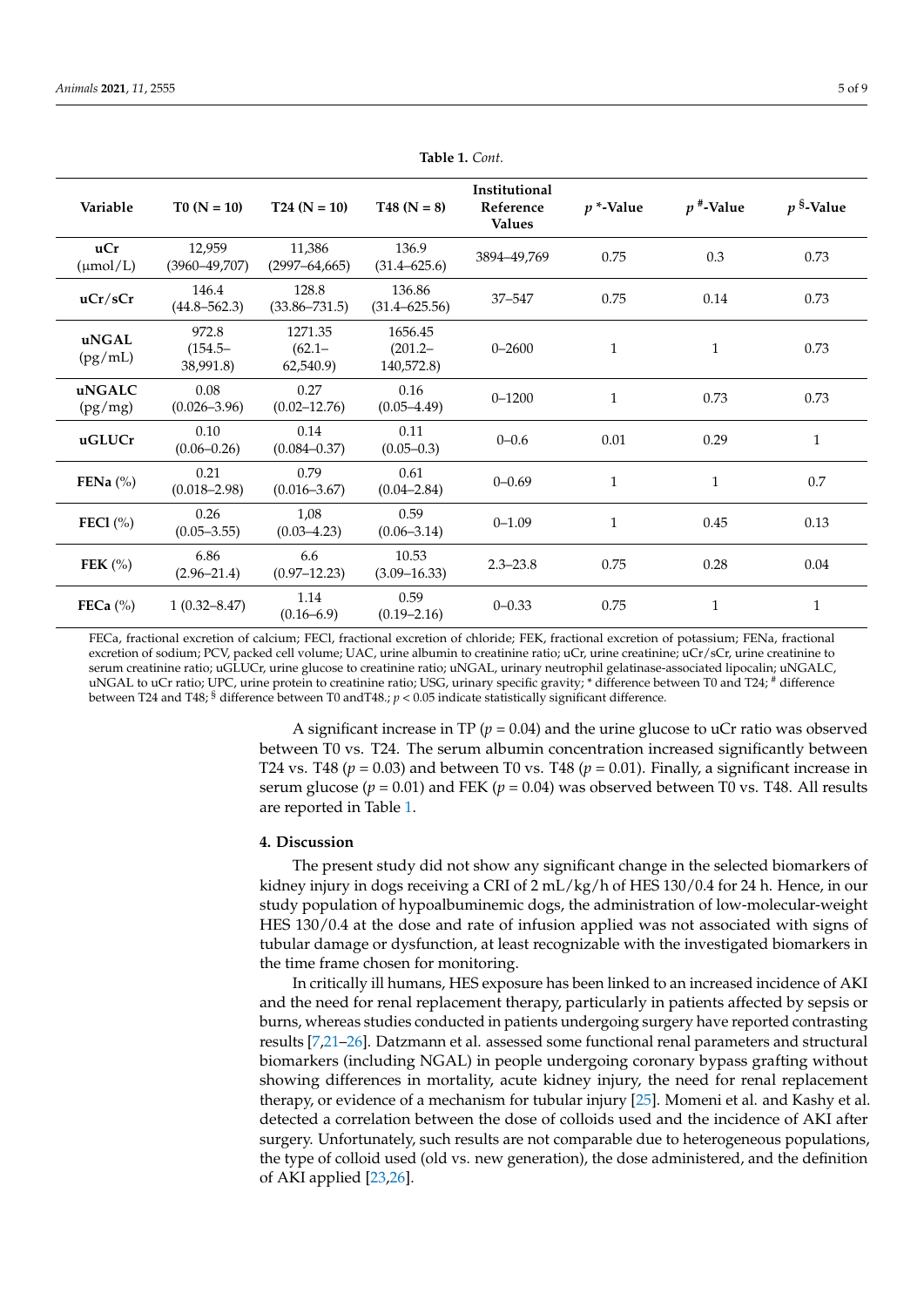The suggested pathogenesis of HES-induced AKI is multifactorial and not fully understood. HES uptake and accumulation in the renal tissue cause renal storage lesions, deemed osmotic nephrosis lesions. They are characterized by interstitial macrophage infiltration, intracellular water accumulation, cellular swelling, disruption, and death, and mainly involve proximal tubular cells at histological examination [\[26\]](#page-8-1). It was reported that the number of colloid molecules and cumulative doses are major factors responsible for proximal tubular cell injury, especially where older HESs with a high molecular are used (10% HES 200/0.5) [\[26\]](#page-8-1).

In veterinary medicine, most of the information about HES doses, the modality of administration, and the side effects has been derived from the human literature, except for their use as a CRI. The latter has been reported in animals only and originated from the recommended daily maximum doses of 20–30 mL/kg/day suggested for older generations of HESs [\[16,](#page-7-11)[17\]](#page-7-12). However, extrapolating guidelines from human studies to regulate the use of HESs in dogs may be inappropriate due to inherent metabolic differences between the two species; indeed, dogs have a greater α amylase activity, potentially allowing for a greater capacity to degrade HESs. The consequence could be a decrease in colloid accumulation in the renal tissue and a reduction in the associated injury [\[2\]](#page-7-1). Nonetheless, the studies investigating HES-induced AKI in dogs are often retrospective in nature and difficult to compare due to the few numbers of cases included and the different biomarkers used to assess AKI [\[9–](#page-7-5)[14\]](#page-7-8). In the retrospective study by Hayes et al., the administration of older HES with a high molecular weight (HES 250/0.5) was associated with adverse effects like death or AKI, with higher HES doses being associated with an increased risk [\[9\]](#page-7-5). Yozova et al. and Sigrist et al. observed no significant short-term increase in sCr concentrations following HES 130/0.4 administration in a population of canine intensive care patients [\[10](#page-7-9)[,11\]](#page-7-6). Nonetheless, in the latter study, the duration of HES administration was significantly associated with an increase in AKI grade within 10 days [\[11\]](#page-7-6). Three recent prospective canine studies evaluated several biomarkers of AKI, including plasma and urine NGAL, during the infusion of different solutions for volume replacement [\[12](#page-7-7)[–14\]](#page-7-8). Hypotensive dogs resuscitated with bolus injections of HES 130.04 did not show a significant increase in NGAL concentrations [\[12–](#page-7-7)[14\]](#page-7-8). In particular, Boyd et al. documented only nonsignificant marginal increases in numerous biomarkers of renal tubular damage other than NGAL. In addition, no greater histological tubular injury was documented in dogs receiving HES compared to other resuscitation fluids, including natural and synthetic colloids [\[13\]](#page-7-17). Another recent prospective randomized controlled trial did not show differences in the urine NGAL, cystatin C, or kidney injury molecule-1 in dogs with shock before and after a fluid bolus of Hartmann's solution or HES 130.04 [\[14\]](#page-7-8). Thus, an increased likelihood of AKI was reported in particular when older hyperoncotic HES solutions (HES 250/0.5) were used in dogs with sepsis, trauma, or surgery [\[9\]](#page-7-5). However, conclusions regarding HES safety in dogs cannot be made since most of the cited studies were underpowered to document small variations in sCr or kidney injury biomarkers in study populations where the overall likelihoods of AKI and sepsis were low.

Although the current study does not overcome such limitations, the prospective design, the unstudied method of HES infusion (CRI), and the panel of biomarkers used to assess tubular damage and dysfunction represent potential strengths.

The NGAL is a protein expressed by neutrophils and many epithelial cells, including the renal tubular ones [\[27\]](#page-8-4). The expression of uNGAL is rapidly induced in nephrons in response to renal epithelial injury and inflammation, and concentration seems to be correlated with glomerular filtration rate [\[28,](#page-8-5)[29\]](#page-8-6). Its increase in urine is reported to anticipate the rise in sCr concentration, and after the validation of a canine-specific NGAL ELISA kit, several studies investigating uNGAL sensitivity, specificity, and kinetics to diagnose and prognosticate AKI in dogs have been published [\[19](#page-7-14)[,28\]](#page-8-5). According to the results of a recent study evaluating uNGALC between healthy dogs and dogs with AKI, this variable can be considered a sensitive marker of AKI, showing up to an 800-fold increase in the case of intrinsic AKI [\[19\]](#page-7-14).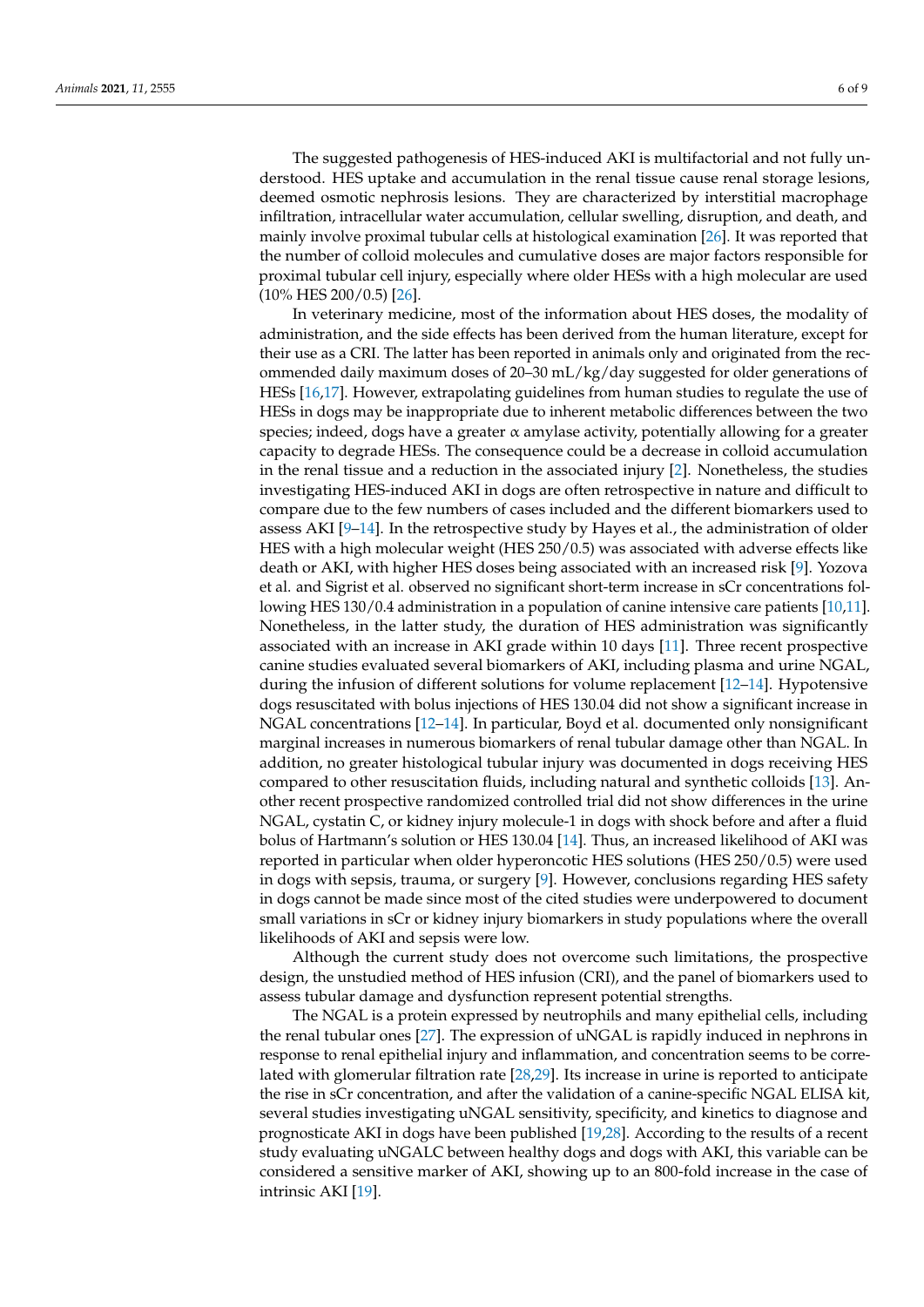The lack of increase in uNGALC values after HES infusion in the enrolled dogs could rule out the development of significant glomerular and tubular injury in our setting, both at T24 and T48, in line with previous studies investigating low-molecular-weight HES in different scenarios [\[10](#page-7-9)[–14\]](#page-7-8).

Similarly, the FE of electrolytes recently has shown the potential to characterize and prognosticate AKI [\[18,](#page-7-13)[19\]](#page-7-14). It should be pointed out that the FE of electrolytes acts both as a marker of tubular damage and function, but its sensitivity and specificity to detect renal injury is currently unknown. Although fluid therapy has historically been reported to affect urinary electrolytes measurements and confound their interpretation, no significant increases in FENa, FEK, FECl, and FECa were documented in our patients at T24, after HES and Ringer's Lactate infusion. Only a slight but significant increase in FEK was documented between T0 and T48. The reported value for normal FEK in dogs is <20%, and a marked increase was observed in a recent study evaluating dogs affected by AKI (>100%) [\[30\]](#page-8-7). In our opinion, it is difficult to relate the increase in FEK noticed in our study to the development of tubular injury. The median values of FEK measured in our study population ranged from 6% to 10% and could still be considered normal. In addition, the distal tubule is primarily implicated in K excretion and less susceptible to damage during AKI compared with the proximal tubule, and none of the other biomarkers evaluated indicated tubular damage. Similarly, the slight but significant increase in the urine glucose to uCr ratio observed between T0 vs. T24 was not considered clinically relevant because it was within the reference range.

SDS-PAGE represents a reliable and specific technique to investigate tubular proteinuria eventually related to tubular damage. The lack of any relevant increase in quantitative and qualitative proteinuria in the pre- and post-HES infusion measurements further corroborates that HES 130.04 infusion does not cause an increase in tubular proteinuria in our study conditions.

There are some limitations to consider when interpreting our results. The study population was mainly composed of noncritical dogs, as ICU hospitalization was not a criterion required for enrollment. Similarly, the number of septic patients was extremely low (1/10). Hence, the inclusion of a subgroup of more severely affected patients could have led to different results in terms of an increase in renal biomarkers. Moreover, this was designed as a single-arm trial, as each enrolled case served as its own control and no different control group was available. Therefore, despite the collection of additional safety data for HES 130/0.4 in our setting, these should be confirmed in large-scale randomized controlled trials. It might also be possible that HES infusion in our study did not cause detectable kidney injury due to the limited time of infusion chosen. Long-term monitoring may be as important as short-term monitoring, since long-term effects caused by HES accumulation in renal tubular cells are expected after 20 days from HES exposure in people, and renal function monitoring up to 90 days after HES administration is advocated [\[4\]](#page-7-4). The effects of larger HES doses or longer infusion times was not addressed, as that was beyond the scope of the study. Finally, no histopathological data were available to assess the presence and severity of tubular damage.

# **5. Conclusions**

In conclusion, in this study sample of hypoalbuminemic dogs, no significant changes in selected biomarkers of tubular damage and dysfunction were observed after HES130/0.4 infusion at the dose and rate applied. Further prospective studies are needed to assess the renal safety profile of low molecular weight HES administration considering different dose regimens, long-term monitoring, and including a subgroup of more critically ill dogs.

**Author Contributions:** Conception and design of the study A.B., B.B. and F.D; data acquisition B.B., R.T. and P.G.; data interpretation A.B., B.B., F.D. and R.T.; data curation C.M.; writing—original draft preparation A.B., B.B., F.D. and R.T.; writing—review and editing A.T., I.L. All authors approved the submitted version of the manuscript and agrees to be personally accountable for the author's own contributions.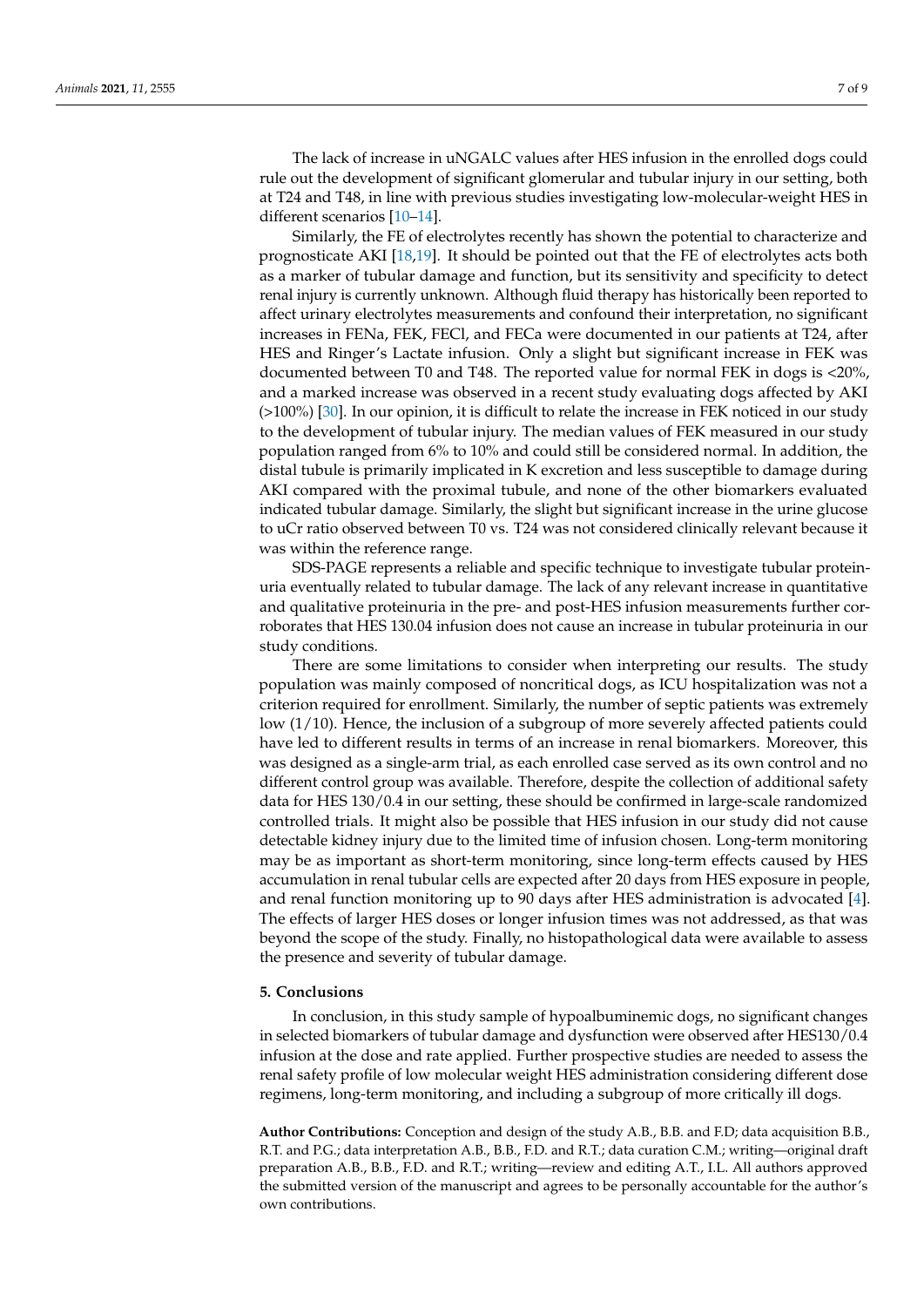**Funding:** This research received no external funding.

**Institutional Review Board Statement:** The protocol was approved by the Bioethics Committee of the authors' University (Prot. No 26840).

**Data Availability Statement:** All data analyzed during this study are included in this published article.

**Conflicts of Interest:** The authors declare no conflict of interest.

# **References**

- <span id="page-7-1"></span><span id="page-7-0"></span>1. Niemi, T.T.; Miyashita, R.; Yamakage, M. Colloid solutions: A clinical update. *J. Anesth.* **2010**, *24*, 913–925. [\[CrossRef\]](http://doi.org/10.1007/s00540-010-1034-y) [\[PubMed\]](http://www.ncbi.nlm.nih.gov/pubmed/20953964) 2. Jamnicki, M.; Zollinger, A.; Seifert, B.; Popovic, D.; Pasch, T.; Spahn, D.R. The effect of potato starch derived and corn starch derived hydroxyethyl starch on in vitro blood coagulation. *Anaesthesia* **1998**, *53*, 638–644. [\[CrossRef\]](http://doi.org/10.1046/j.1365-2044.1998.489-az0565.x) [\[PubMed\]](http://www.ncbi.nlm.nih.gov/pubmed/9771171)
- <span id="page-7-3"></span>3. Hartog, C.; Reinhart, K. CONTRA: Hydroxyethyl starch solutions are unsafe in critically ill patients. *Intensive Care Med.* **2009**, *35*, 1337–1342. [\[CrossRef\]](http://doi.org/10.1007/s00134-009-1521-5)
- <span id="page-7-4"></span>4. Wiedermann, C.J.; Joannidis, M. Accumulation of hydroxyethyl starch in human and animal tissues: A systematic review. *Crit. Care Med.* **2014**, *40*, 160–170. [\[CrossRef\]](http://doi.org/10.1007/s00134-013-3156-9)
- 5. Perner, A.; Haase, N.; Guttormsen, A.B.; Tenhunen, J.; Klemenzson, G.; Åneman, A.; Madsen, K.R.; Møller, M.H.; Elkjær, J.M.; Poulsen, L.M.; et al. 6S Trial Group; Scandinavian Critical Care Trials Group. Hydroxyethyl starch 130/0.42 versus Ringer's acetate in severe sepsis. *N. Engl. J. Med.* **2012**, *367*, 124–134. [\[CrossRef\]](http://doi.org/10.1056/NEJMoa1204242)
- 6. Myburgh, J.A.; Finfer, S.; Bellomo, R.; Billot, L.; Cass, A.; Gattas, D.; Glass, P.; Lipman, J.; Liu, B.; McArthur, C.; et al. CHEST Investigators; Australian and New Zealand Intensive Care Society Clinical Trials Group. Hydroxyethyl starch or saline for fluid resuscitation in intensive care. *N. Engl. J. Med.* **2012**, *367*, 1901–1911. [\[CrossRef\]](http://doi.org/10.1056/NEJMoa1209759) [\[PubMed\]](http://www.ncbi.nlm.nih.gov/pubmed/23075127)
- <span id="page-7-16"></span>7. Patel, A.; Waheed, U.; Brett, S.J. Randomised trials of 6% tetrastarch (hydroxyethyl starch 130/0.4 or 0.42) for severe sepsis reporting mortality: Systematic review and meta-analysis. *Intensive Care Med.* **2013**, *39*, 811–822. [\[CrossRef\]](http://doi.org/10.1007/s00134-013-2863-6)
- <span id="page-7-2"></span>8. Zarychanski, R.; Abou-Setta, A.M.; Turgeon, A.F.; Houston, B.L.; McIntyre, L.; Marshall, J.C.; Dean, A.; Fergusson, D.A. Association of hydroxyethyl starch administration with mortality and acute kidney injury in critically ill patients requiring volume resuscitation: A systematic review and meta-analysis. *JAMA* **2013**, *309*, 678–688. [\[CrossRef\]](http://doi.org/10.1001/jama.2013.430)
- <span id="page-7-5"></span>9. Hayes, G.; Benedicenti, L.; Mathews, K. Retrospective cohort study on the incidence of acute kidney injury and death following hydroxyethyl starch (HES 10% 250/0.5/5:1) administration in dogs (2007–2010). *J. Vet. Emerg. Crit. Care* **2016**, *26*, 35–40. [\[CrossRef\]](http://doi.org/10.1111/vec.12412) [\[PubMed\]](http://www.ncbi.nlm.nih.gov/pubmed/26587795)
- <span id="page-7-9"></span>10. Yozova, I.D.; Howard, J.; Adamik, K.N. Retrospective evaluation of the effects of administration of tetrastarch (hydroxyethyl starch 130/0.4) on plasma creatinine concentration in dogs (2010–2013): 201 dogs. *J. Vet. Emerg. Crit. Care* **2016**, *26*, 568–577. [\[CrossRef\]](http://doi.org/10.1111/vec.12483)
- <span id="page-7-6"></span>11. Sigrist, N.E.; Kälin, N.; Dreyfus, A. Changes in serum creatinine concentration and acute kidney injury (AKI) grade in dogs treated with hydroxyethyl starch 130/0.4 from 2013 to 2015. *J. Vet. Intern. Med.* **2017**, *31*, 434–441. [\[CrossRef\]](http://doi.org/10.1111/jvim.14645)
- <span id="page-7-7"></span>12. Diniz, M.S.; Teixeira-Neto, F.J.; Celeita-Rodríguez, N.; Girotto, C.H.; Fonseca, M.W.; Oliveira-Garcia, A.C.; López-Castañeda, B. Effects of 6% Tetrastarch and Lactated Ringer's Solution on Extravascular Lung Water and Markers of Acute Renal Injury in Hemorrhaged, Isoflurane-Anesthetized Healthy Dogs. *J. Vet. Intern. Med.* **2018**, *32*, 712–721. [\[CrossRef\]](http://doi.org/10.1111/jvim.14853)
- <span id="page-7-17"></span>13. Boyd, C.J.; Claus, M.A.; Raisis, A.L.; Cianciolo, R.; Bosio, E.; Hosgood, G.; Nabity, M.; Mori, T.; Barden, A.; Sharp, C.R.; et al. Evaluation of biomarkers of kidney injury following 4% succinylated gelatin and 6% hydroxyethyl starch 130/0.4 administration in a canine hemorrhagic shock model. *J. Vet. Emerg. Crit. Care* **2019**, *29*, 132–142. [\[CrossRef\]](http://doi.org/10.1111/vec.12814)
- <span id="page-7-8"></span>14. Boyd, C.J.; Sharp, C.R.; Claus, M.A.; Raisis, A.L.; Hosgood, G.; Smart, L. Prospective randomized controlled blinded clinical trial evaluating biomarkers of acute kidney injury following 6% hydroxyethyl starch 130/0.4 or Hartmann's solution in dogs. *J. Vet. Emerg. Crit. Care* **2021**, *31*, 306–314. [\[CrossRef\]](http://doi.org/10.1111/vec.13056)
- <span id="page-7-10"></span>15. Cowgill, L.D. Iris Grading of Acute Kidney Injury: International Renal Interest Society (IRIS). 2012. Available online: [http:](http://www.iris-kidney.com/guidelines/grading.html) [//www.iris-kidney.com/guidelines/grading.html](http://www.iris-kidney.com/guidelines/grading.html) (accessed on 28 June 2021).
- <span id="page-7-11"></span>16. Adamik, K.N.; Yozova, I.D.; Regenscheit, N. Controversies in the use of hydroxyethyl starch solutions in small animal emergency and critical care. *J. Vet. Emerg. Crit. Care* **2015**, *25*, 20–47. [\[CrossRef\]](http://doi.org/10.1111/vec.12283) [\[PubMed\]](http://www.ncbi.nlm.nih.gov/pubmed/25655725)
- <span id="page-7-12"></span>17. Glover, P.A.; Rudloff, E.; Kirby, R. Hydroxyethyl starch: A review of pharmacokinetics, pharmacodynamics, current products, and potential clinical risks, benefits, and use. *J. Vet. Emerg. Crit. Care* **2014**, *24*, 642–661. [\[CrossRef\]](http://doi.org/10.1111/vec.12208)
- <span id="page-7-13"></span>18. Crisi, P.E.; Dondi, F.; De Luca, E.; Di Tommaso, M.; Vasylyeva, K.; Ferlizza, E.; Savini, G.; Luciani, A.; Malatesta, D.; Lorusso, A.; et al. Early Renal Involvement in Cats with Natural Feline Morbillivirus Infection. *Animals* **2020**, *10*, 828. [\[CrossRef\]](http://doi.org/10.3390/ani10050828) [\[PubMed\]](http://www.ncbi.nlm.nih.gov/pubmed/32397661)
- <span id="page-7-14"></span>19. Monari, E.; Troìa, R.; Magna, L.; Gruarin, M.; Grisetti, C.; Fernandez, M.; Balboni, A.; Giunti, M.; Dondi, F. Urine neutrophil gelatinase-associated lipocalin to diagnose and characterize acute kidney injury in dogs. *J. Vet. Intern. Med.* **2020**, *34*, 176–185. [\[CrossRef\]](http://doi.org/10.1111/jvim.15645)
- <span id="page-7-15"></span>20. Schuh, M.P.; Neus, E.; Ma, Q.; Haffner, C.; Bennett, M.; Krawczeski, C.D.; Devarajan, P. Long-term stability of urinary biomarkers of acute kidney injury in children. *Am. J. Kidney Dis.* **2016**, *67*, 56–61. [\[CrossRef\]](http://doi.org/10.1053/j.ajkd.2015.04.040) [\[PubMed\]](http://www.ncbi.nlm.nih.gov/pubmed/26032628)